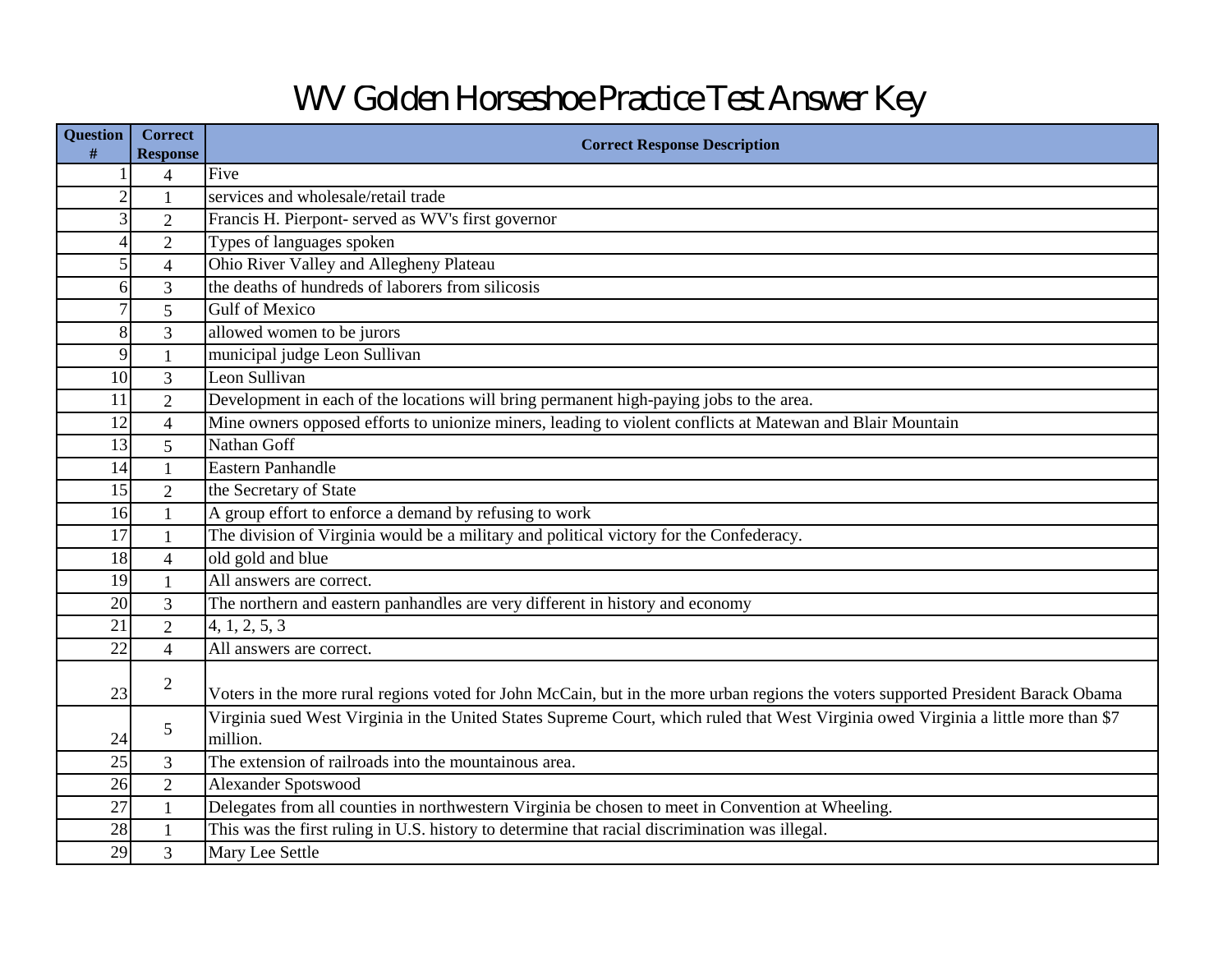| 30 |              | The construction of the Hawk's Nest Tunnel in 1930-31.                                                                             |
|----|--------------|------------------------------------------------------------------------------------------------------------------------------------|
| 31 |              | <b>Lemuel Chenoweth</b>                                                                                                            |
| 32 | $\mathbf{1}$ | murder, treason against the Commonwealth of Virginia, and conspiring with slaves to make insurrection.                             |
| 33 | $\mathbf{1}$ | Types of languages spoken                                                                                                          |
| 34 | $\mathbf{1}$ | a wave of colonial westward migration and settlement                                                                               |
| 35 |              | glass making                                                                                                                       |
| 36 |              | <b>Andrew Summers Rowan</b>                                                                                                        |
| 37 | 1            | tens of thousands of West Virginia miners were organized by the United Mine Workers of America                                     |
| 38 | $\mathbf{1}$ | treason                                                                                                                            |
| 39 |              | lightning and the failure of mine seals                                                                                            |
| 40 |              | Robert C. Byrd                                                                                                                     |
| 41 | $\mathbf{1}$ | Monongah                                                                                                                           |
| 42 | 1            | <b>Elizabeth Simpson Drewry</b>                                                                                                    |
| 43 | $\mathbf{1}$ | Carter G. Woodson                                                                                                                  |
| 44 | $\mathbf{1}$ | <b>Kathy Mattea</b>                                                                                                                |
| 45 |              | the erection of a memorial at Kistler                                                                                              |
| 46 | 1            | Pearl Buck                                                                                                                         |
| 47 |              | attracted an ethnically and religiously different group of settlers from those who lived in eastern Virginia                       |
| 48 | $\mathbf{1}$ | <b>Cass Gilbert</b>                                                                                                                |
| 49 |              | Sid Hatfield was shot and killed on the steps of the McDowell County Courthouse by Baldwin-Felts agents.                           |
| 50 | $\mathbf{1}$ | Switzerland                                                                                                                        |
| 51 | 1            | farming, mining, hunting                                                                                                           |
| 52 |              | The Adena Indians built ceremonial mounds, including the one at Grave Creek.                                                       |
| 53 | $\mathbf{1}$ | Havana, Cuba                                                                                                                       |
| 54 |              | More than 75 percent of the state is forested. Each year, more than 1 billion board feet of timber is cut in West Virginia.        |
| 55 | 1            | a zinc-smelling plant                                                                                                              |
| 56 |              | The Potomac Section has the highest employment in manufacturing.                                                                   |
| 57 | $\mathbf{1}$ | Northwestern Turnpike                                                                                                              |
|    | $\mathbf{1}$ | Western Virginia was hilly and poorly suited to the slave-supported plantation system that existed in the east, creating different |
| 58 |              | economic systems in east and west.                                                                                                 |
| 59 | $\mathbf{1}$ | Mountaintop removal causes a short-lived disturbance, but the area is quickly reclaimed.                                           |
| 60 | $\mathbf{1}$ | the glades have artic vegetation and animal life.                                                                                  |
| 61 |              | recruitment of blacks for work in the coal industry                                                                                |
| 62 |              | Ohio River                                                                                                                         |